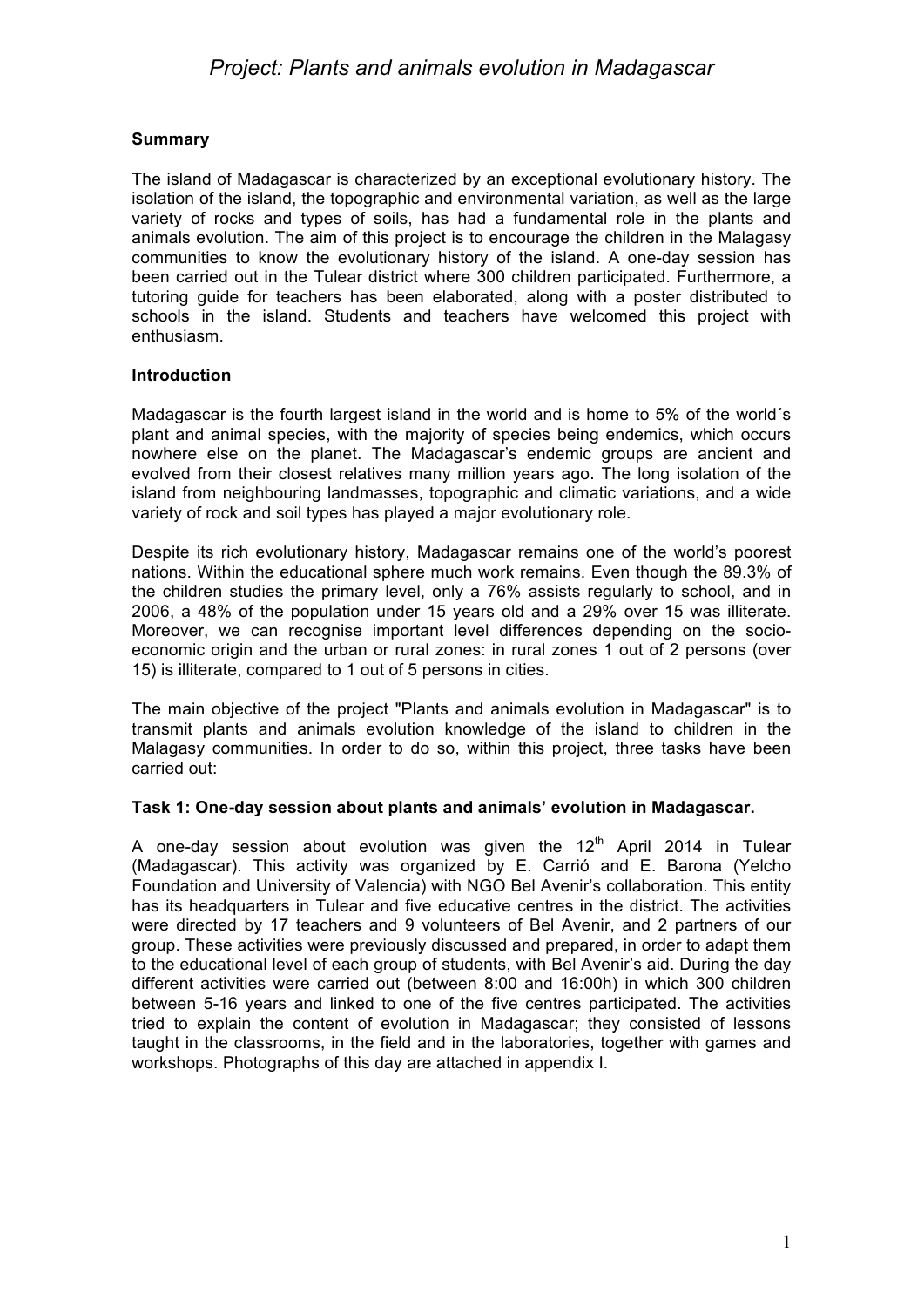#### **Task 2: A teacher guide book and a poster about plants and animals' evolution in Madagascar.**

A guide book for teachers has been elaborated in order to gather the outstanding contents of the plants and animals' evolution in Madagascar, as well as a poster to hand in classrooms. The guide book was directed for teacher's use and for adapting it to the students' level. The guide book and poster contents have been elaborated by A. Donnellan, I. Gutiérrez, V. Cuesta and E. Carrió (Yelcho Foundation, University of Valencia, University of Auckland). The guide book has 12 pages in A4 size, and the poster has a size of 120 x 50 cm. Both materials have been laid out by E. Barona.

200 guide books and 250 posters have been printed and distributed by the collaborators of Bel Avenir to the teachers in Madagascar. Both the guide book and the poster can be found in Yelcho Foundation's web page (fundacionyelcho.org) and nowadays they are already used by both organizations as reference material for volunteers in the preparation of workshops about the evolution in Madagascar. We plan to make the guide book and the poster available through the ESEB web page. Our next step is to create a campaign to spread these materials in Magalasy language with the collaboration of public entities and other malagasy ONG's in order to distribute these materials to hidden populations.

#### **Apendix I: Photographs of the evolution day (Tulear, 12th April 2014). Apendix II: Receipts**

#### **Acknowledgements**

We are grateful to the ESEB and its supporters for funding our project. We are also very thankful for comments from L. Moreno, D. García, A. Bonilla, R. Herreros and for translations from A. Barona.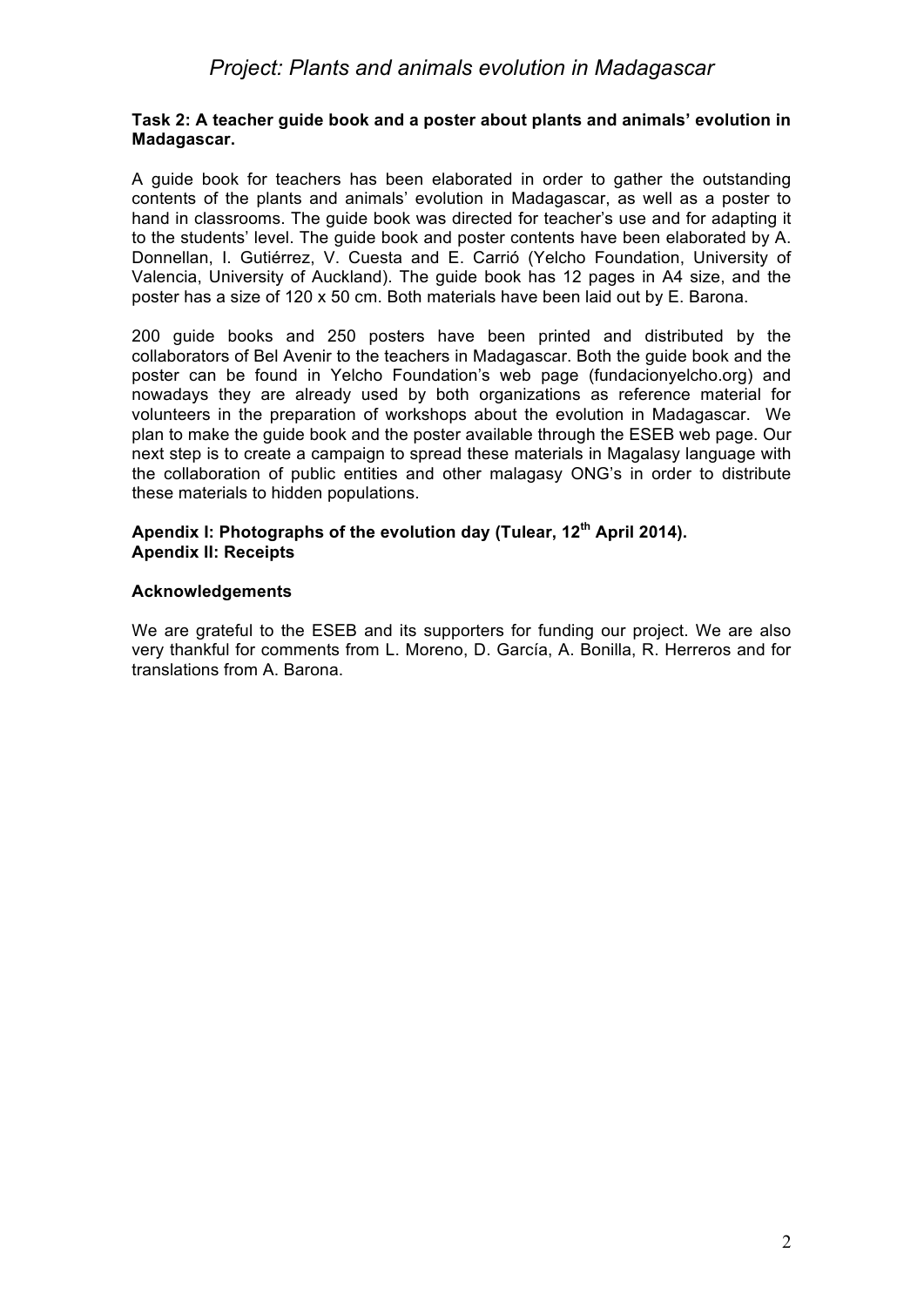# *Project: Plants and animals evolution in Madagascar*

## **Appendix I**